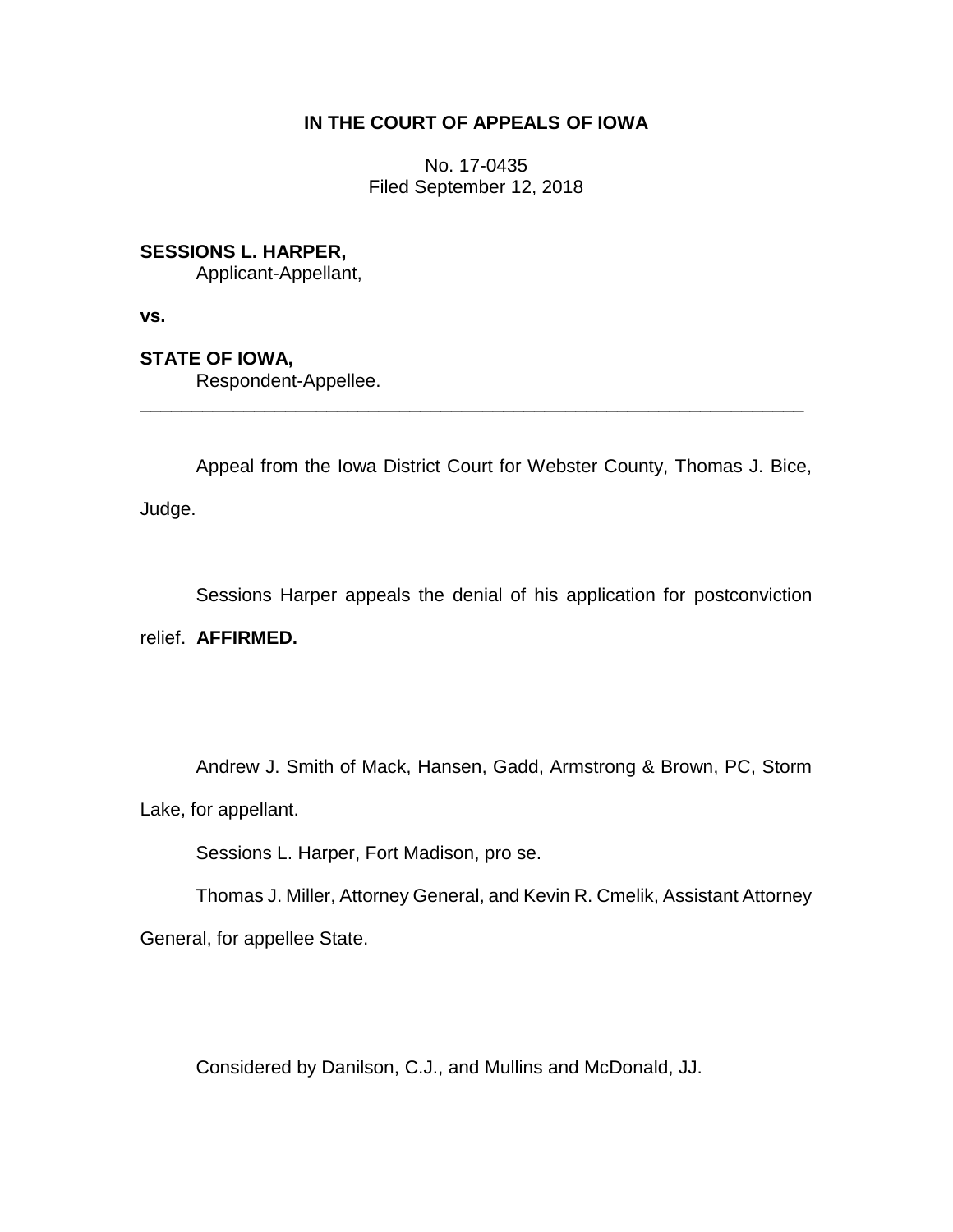### **MULLINS, Judge.**

"Sessions Harper raped me, tied me up, and set my house on fire." This nontestimonial dying declaration<sup>1</sup> by Holly Michael was a small piece of the insurmountable evidence that led to Harper's convictions of sexual abuse, kidnapping, murder, and arson—all in the first degree. After the supreme court affirmed Harper's convictions on direct appeal, Harper filed an application for postconviction relief (PCR), which was ultimately denied by the district court. Harper appeals the denial of his PCR application. In addition to his various pro se claims of ineffective assistance of counsel, he contends the district court erred in concluding his trial counsel did not render ineffective assistance of counsel in failing to object to an allegedly improper jury instruction on the crime of first-degree kidnapping and abused its discretion in declining to admit certain evidence in the PCR trial.

#### **I. Background Facts and Proceedings**

On the evening of Saturday, January 7, 2006, Holly Michael, Becky Sittig, Ashleigh Attig, and Harper hung out at Michael's house in Fort Dodge beginning at around  $7:00$  or  $8:00$  p.m.<sup>2</sup> From then until the early morning hours of January 8, the group drank alcohol, smoked marijuana, and consumed cocaine. The group left the residence to go to a nearby bar at which they arrived around 1:00 a.m. Video surveillance footage at the bar depicted Harper to have a shaved head and wearing a black jacket with a hood. They drank at the bar until around 1:40 a.m. then returned to Michael's house, where they consumed more alcohol and drugs.

 $\overline{a}$ 

<sup>1</sup> *See generally Harper v. State*, 770 N.W.2d 316 (Iowa 2009).

<sup>&</sup>lt;sup>2</sup> Michael shared the residence with her mother, Anita, who was out of town at the time.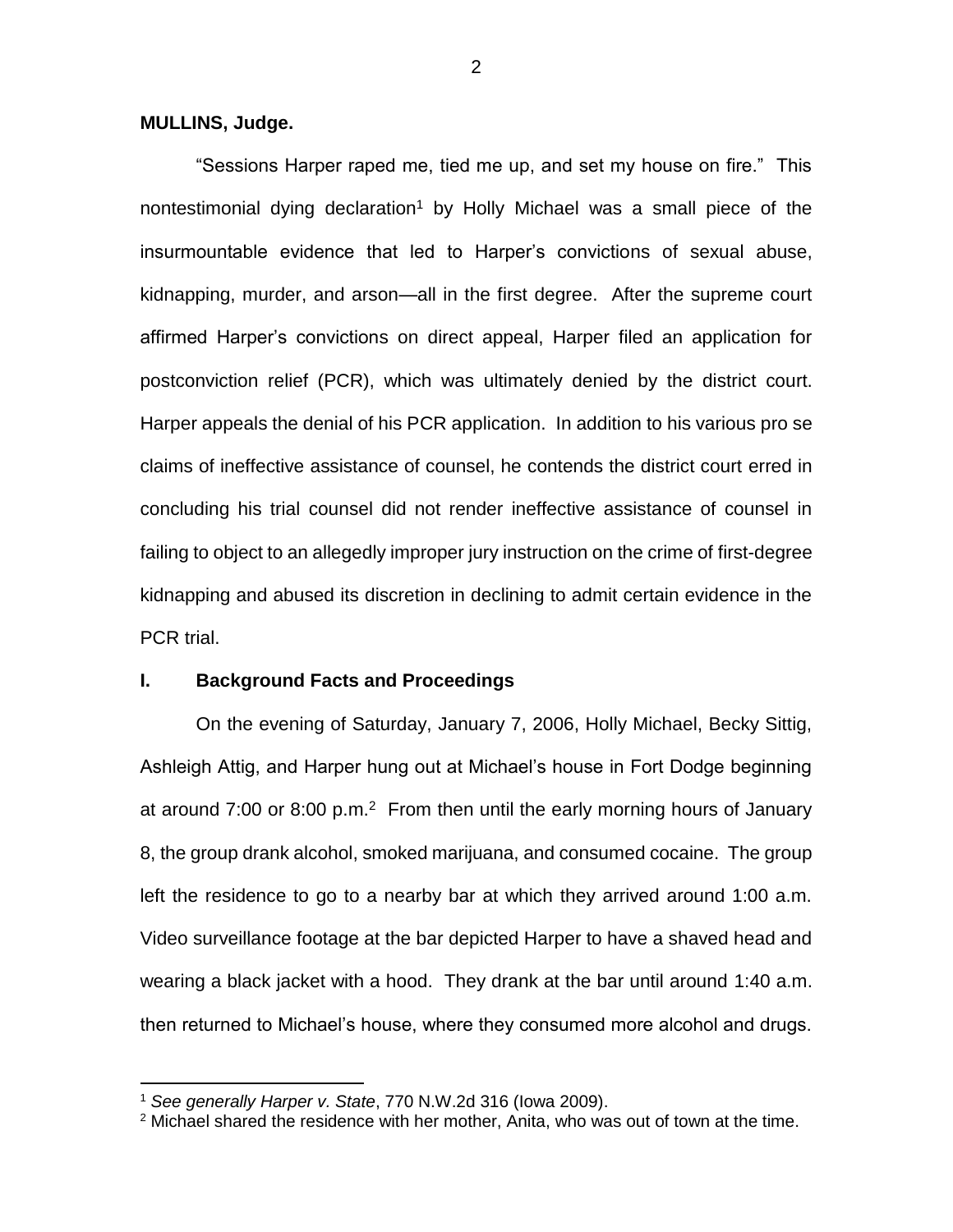At some point after the group returned from the bar, Attig and Harper engaged in sexual intercourse on the floor in Michael's bedroom.<sup>3</sup> Attig testified, as was normally the case when she and Harper engaged in intercourse, Harper did not wear a condom.

Sittig, Attig, and Harper left Michael's house around 4:30 a.m. and returned to the home shared by Sittig and Attig. Sittig left the home to go to her mother's roughly ten minutes later. Harper left around the same time to retrieve something from his residence, which was just around the corner. He returned a short time later, dropped off the item he retrieved, and left again shortly thereafter. Harper made eight phone calls from his cell phone to the Michael residence after he departed from the party, at 4:28, 4:55, 4:58, 5:23, 5:32, 5:41, 5:42, and 6:35 a.m.

James and Michelle Leith live in the vicinity of the Michael residence. When James arrived home from work at around 8:00 a.m. on January 8, he saw a car he did not recognize parked in the street near his home, "a sporty-looking, red, fourdoor" car with a rear spoiler. James took a second look at the vehicle after he got out of his car and observed it to be an Oldsmobile. At about 9:10 a.m., as Michelle was leaving home to take her children to Sunday school, she noticed the red car parked in the street at the end of her driveway. When she returned about twenty minutes later, the vehicle was still there. At this point, Michelle observed a multicolored lei hanging from the car's rearview mirror. The Leiths observed the car drive away at around 9:40 a.m., but did not see who was driving it.

 $\overline{a}$ 

<sup>&</sup>lt;sup>3</sup> Harper and Attig were romantically involved prior to these events. The two share a child.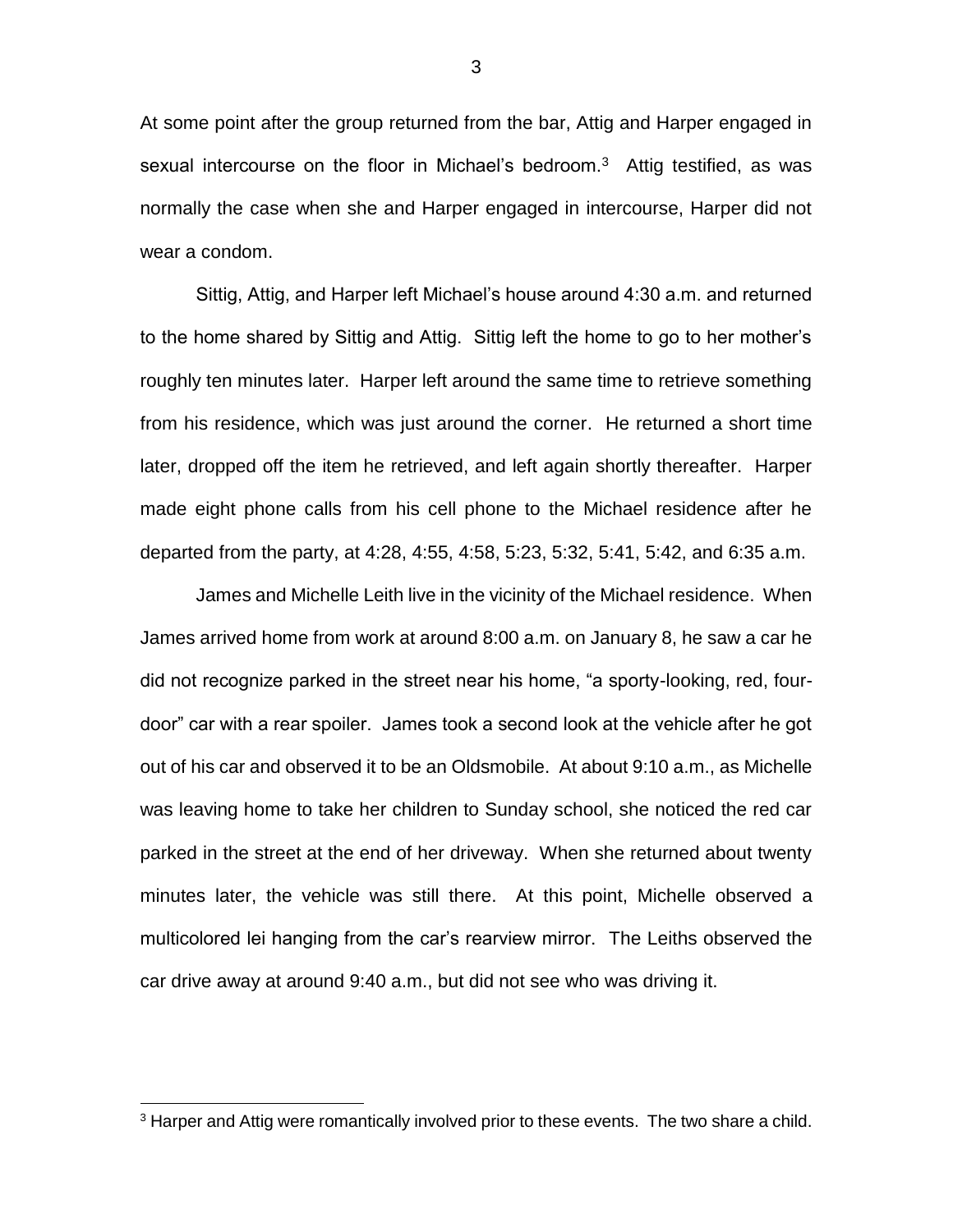Joey McDowell, a neighbor of the Leiths, also lives in the vicinity of the Michael residence. At around 8:00 a.m., McDowell observed a red car with a "wing" on the back parked on the street near her home. At about 9:30 or 9:40 a.m., McDowell looked out her front window and observed an African American male with a shaved head wearing a jacket with a hoodie underneath get in the car and drive away.

At or around 9:45 a.m., passers-by observed Michael's home to be on fire and called 911. Upon their arrival, firefighters entered the home to search for any occupants. After searching the main level, firefighters opened the basement door, which was initially blocked with a piece of furniture, and heard screaming. In the basement, firefighters found Michael lying face down on the floor, wrapped in a burning comforter, with her arms and legs bound with wire. Michael was transported from the basement to an ambulance on the scene. When placed in the ambulance, a paramedic poured saline on Michael to extinguish the smoldering materials attached to her body. The paramedic observed Michael was not wearing any clothing and had gray duct tape and brown telephone wire on her right wrist.

When Michael arrived in the emergency room, an x-ray technician heard Michael say, "Harper did it, Harper did it." A respiratory therapist heard Michael say, "Don't let him hurt me." Dr. Daniel Cole asked Michael what happened to her. Michael responded Sessions Harper raped her, tied her up, and set her house on fire. Dr. Cole asked Michael to repeat what she said, and Michael again stated Sessions Harper raped her, tied her up, and set her house on fire. Dr. Elizabeth Day questioned Michael if she knew who had done this to her. Michael responded, "Sessions Harper" and specified, "He tied me up, raped me, and left me in the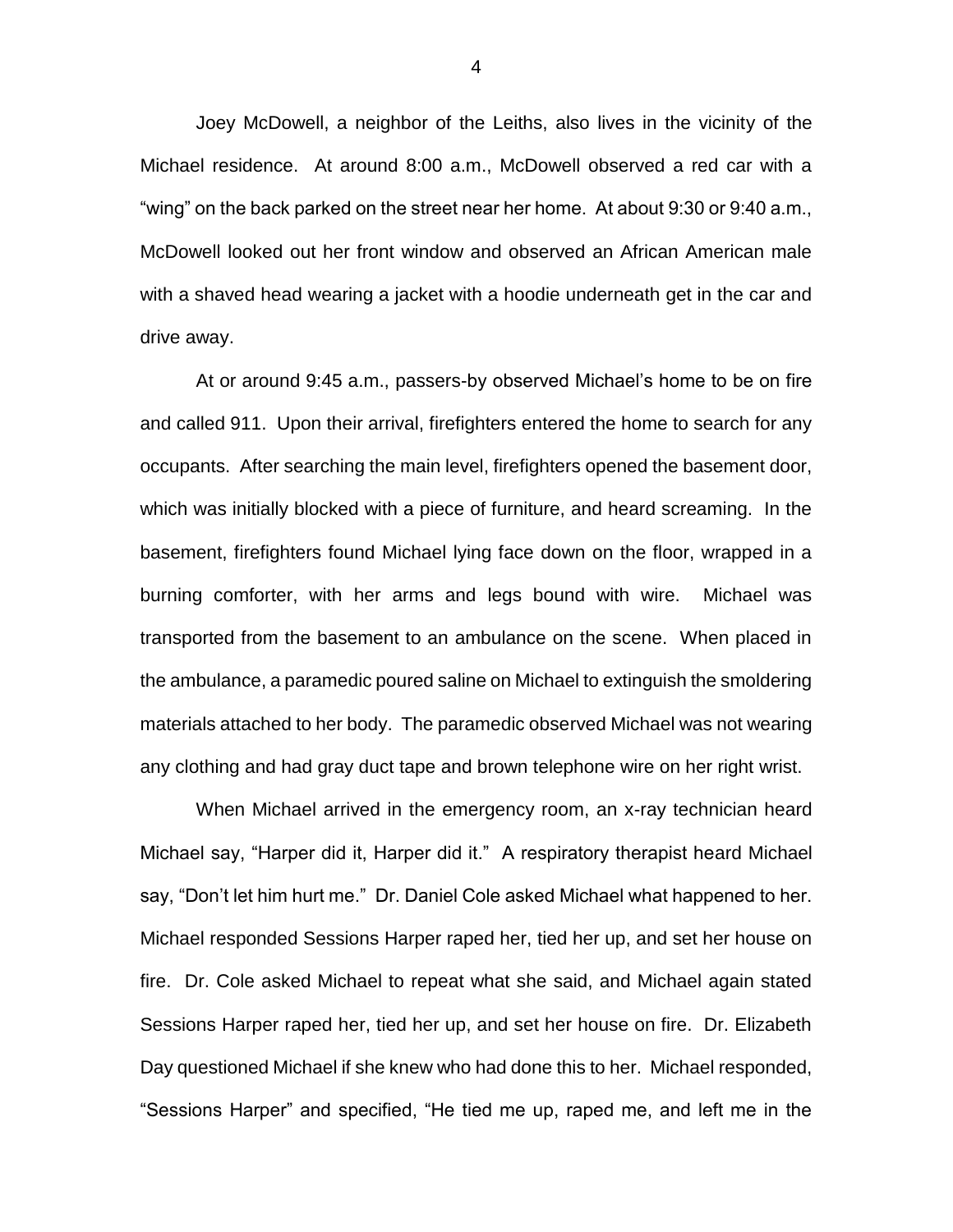basement." Dr. Dan Warlick heard Michael state Sessions Harper raped her, tied her up, and set her house on fire. Due to the severity of her injuries, Michael was airlifted to Iowa City. When Michael's mother visited her in the hospital, Michael mouthed the word "Sessions" over and over again from her hospital bed. Michael suffered third- and fourth-degree burns to sixty percent of her body, some to the bone, and her arms had to be amputated. Michael ultimately died as a result of her injuries.

The day after the fire, McDowell read the newspaper, which included a written description and picture of Harper in connection with the fire at the Michael residence. McDowell thought the person she saw with the red car parked on the street near her home might have been Harper. McDowell approached James Leith, and the two spoke about their observations the previous morning. As a result of that discussion, James called the police.

Upon investigation of the scene, it was discovered that all of the smoke detectors in the home had been disabled. In the basement of the home, law enforcement found charred terry cloth on the floor, a gasoline can containing a small amount of gasoline with a charred paper towel wick sticking out of the top, and a container that would normally contain paint thinner. Subsequent forensic analysis of the gasoline can confirmed it contained gasoline. Testing of the other container revealed it contained a small amount of medium petroleum product, such as paint thinner. Michael's mother, Anita, who owned the residence and lived in it with Michael, testified the paint thinner was from her garage and she would never bring it into the home when she used it. Anita also testified the gasoline can did not belong to her and she had never seen it before.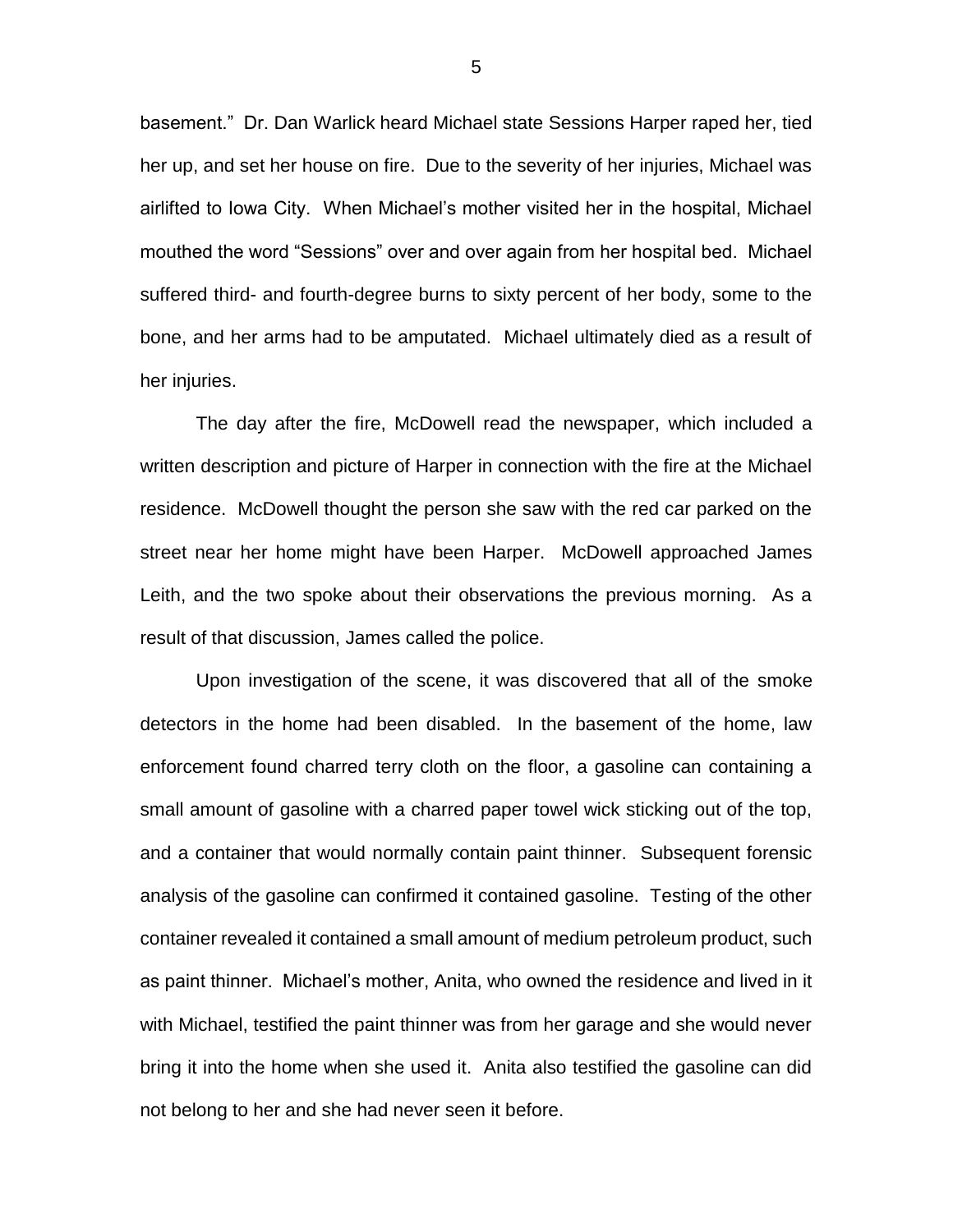The charred comforter Michael was wrapped in when she was found was located in the middle of the basement floor. Upon examination, a special agent with the State Fire Marshal's Office detected a relatively strong odor of gasoline and paint thinner on the comforter. A forensic analysis of the comforter revealed the presence of a mixture of gasoline and a medium petroleum product, such as paint thinner, both of which are fire accelerants or "ignitable liquids." Near the comforter, law enforcement found a roll of duct tape and telephone wire. The telephone cords initially attached to the rafters of the basement ceiling had been torn out and were dangling from the ceiling. A pair of sunglasses found in the basement near where Michael was found were submitted to the State crime lab for fingerprint and DNA analysis. Harper's fingerprints and DNA were found on the sunglasses. The gas-powered water heater in the basement had been moved to an extent that the gas flue that would normally exhaust gas vapors from the home was disconnected from the water heater.

Michael's bedroom and its contents suffered extensive fire damage. The mattress and box spring comprising Michael's bed were placed in front of the two windows in Michael's room, presumably to block any view of the fire from outside the residence. A fire also occurred in the master bedroom on the other side of the home. The special agent testified the fires were unrelated and had completely separate origins, thus leading him to believe that each of the separate fires was intentionally set. Furthermore, the gas stove in the kitchen had been tipped over, the control knobs on the stove were in the on position, and a candle was placed underneath the stove. All in all, the fire investigator testified there were five separate origins of the fire—the master bedroom, Michael's bedroom, the gasoline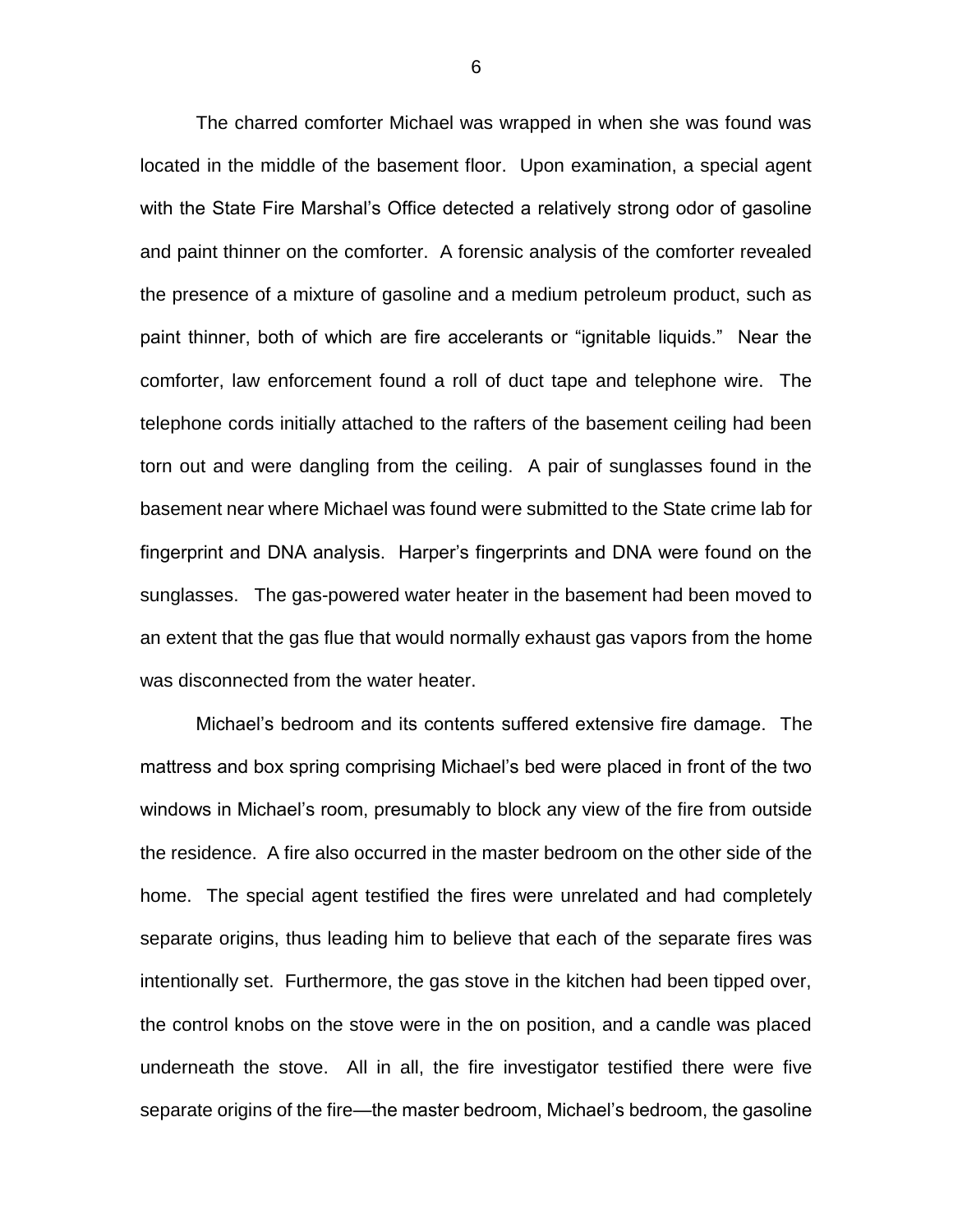can in the basement, the comforter Michael was wrapped in, and the area of the gas stove—all of which were intentionally set.

Law enforcement found a used condom in Michael's bedroom containing Harper's DNA on the inside and Michael's DNA on the outside. Black zip-ties were also found in Michael's bedroom. Matching zip-ties were found in Harper's home pursuant to a search warrant. The plant manager of Harper's employer testified the same zip-ties were used at the business and Harper had access to them.

Law enforcement also seized a red Oldsmobile Alero belonging to Harper's wife and known to be driven frequently by Harper. The seized Alero had a rear spoiler and a Hawaiian lei hanging from the rearview mirror. Several witnesses testified Harper was known to drive a red Alero with these characteristics. When shown pictures of the seized car at trial, McDowell and the Leiths generally testified it appeared to be the car that was in their neighborhood the morning of the fire. Upon a search of the vehicle, law enforcement found documents bearing Harper's name.

A number of individuals close to Harper at the time of these events testified they were unable to reach Harper on his cell phone the morning of the fire and thereafter. Harper did not show up for work the day after the fire and did not provide his employer with a reason for his absence. Harper was ultimately apprehended by law enforcement in Des Moines in the early morning hours of January 11. Photographs taken by law enforcement of Harper's person depict scratches or scarring on both of his hands and his face, an open wound on his right knee, and scabbing on his left knee.

7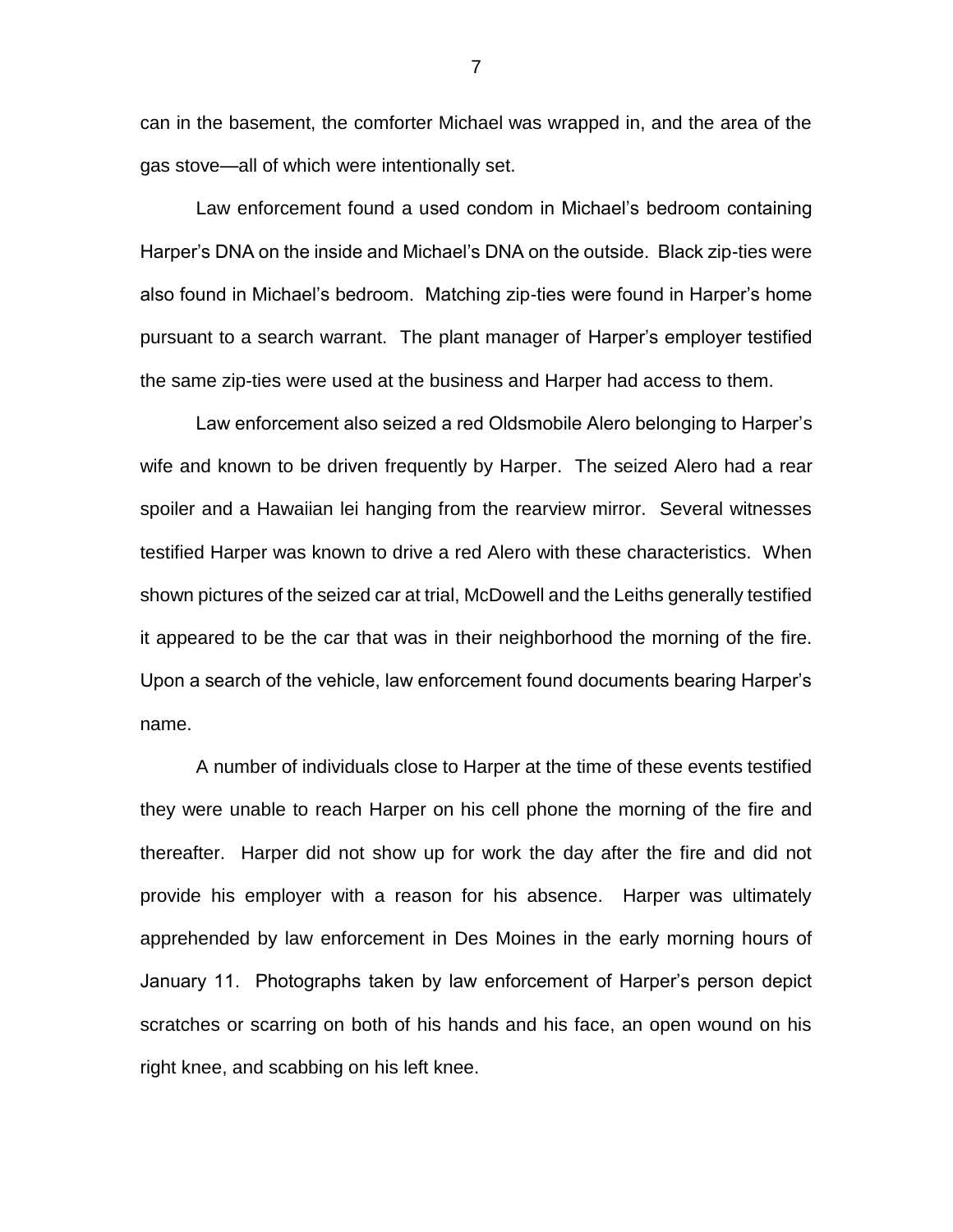Harper was charged by trial information with first-degree sexual abuse, kidnapping, murder, and arson. A jury found Harper guilty as charged. In June 2009, shortly after the supreme court affirmed his convictions, Harper filed a PCR application generally alleging ineffective assistance of his trial and appellate counsel. Over the course of the next seven and a half years, Harper specified his ineffective-assistance claims by way of multiple supplemental or amended filings. In February 2017, the district court denied Harper's application. Harper appeals. Additional facts will be set forth below as are relevant to the issues raised on appeal.

#### **II. Standard of Review**

Appellate review of PCR proceedings is typically for correction of errors at law, but where claims of ineffective assistance of counsel are forwarded, our review is de novo. *See Diaz v. State*, 896 N.W.2d 723, 727 (Iowa 2017). Harper must prove by a preponderance of the evidence that (1) his trial or appellate counsel failed to perform an essential duty and (2) prejudice resulted. *Strickland v. Washington*, 466 U.S. 668, 687 (1984); *State v. Lopez*, 907 N.W.2d 112, 116 (Iowa 2018). We "may consider either the prejudice prong or breach of duty first, and failure to find either one will preclude relief." *State v. McNeal*, 897 N.W.2d 697, 703 (Iowa 2017) (quoting *State v. Lopez*, 872 N.W.2d 159, 169 (Iowa 2015)). A failure to register meritless arguments does not amount to ineffective assistance of counsel. *See State v. Tompkins*, 859 N.W.2d 631, 637 (Iowa 2015).

Rulings on the admission of evidence are reviewed for an abuse of discretion, our most deferential standard of review. *State v. Dentler*, 742 N.W.2d 84, 87 (Iowa 2007); *see State v. Roby*, 897 N.W.2d 127, 137 (Iowa 2017).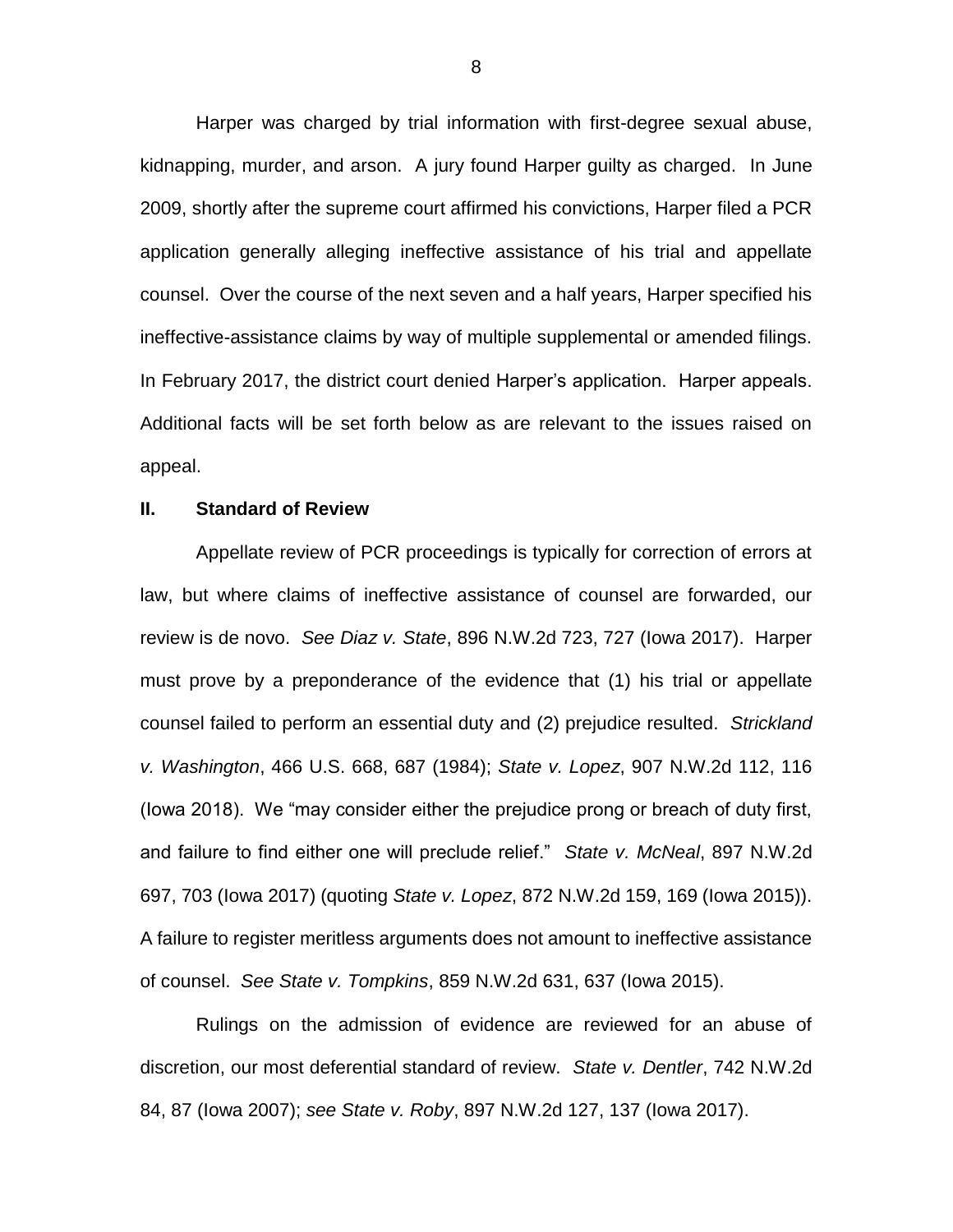### **III. Analysis**

## A. Pro Se Claims of Ineffective Assistance of Counsel

1. *Serious Injury*

The first few pro se contentions are relative to the serious-injury element of Harper's conviction of first-degree sexual abuse. First, Harper contends his trial or appellate counsel was ineffective in failing to challenge the district court's "overbroad definition" of serious injury. Sessions acknowledges the propriety of the court's definition of the third element of the crime—"During the commission of sexual abuse, the Defendant caused [the victim] a serious injury," *see* Iowa Code § 709.2 (2006)—but challenges the following related instruction provided by the district court:

Concerning Element No. 3 of [first-degree sexual abuse], the serious injury need not occur simultaneously with the commission of the sexual abuse, but may precede or follow it if the injury and the sexual abuse occur as part of an unbroken chain of events or as part of one continuous series or acts connected with one another.

We find this instruction to be a correct statement of the law and conclude trial and appellate counsel were under no duty to challenge it. *See State v. Carter*, 602 N.W.2d 818, 822 (Iowa 1999) ("We hold that under Iowa Code section 709.2 the serious injury need not occur simultaneously with the commission of the sexual abuse in order to constitute first-degree sexual abuse under Iowa Code section 709.2. It is sufficient if the serious injury precedes or follows the sexual abuse as long as the injury and sexual abuse occur as part of an unbroken chain of events or as part of one continuous series of acts connected with one another.").

Next, Harper contends trial and appellate counsel were ineffective in failing to challenge the sufficiency of the evidence concerning the serious-injury element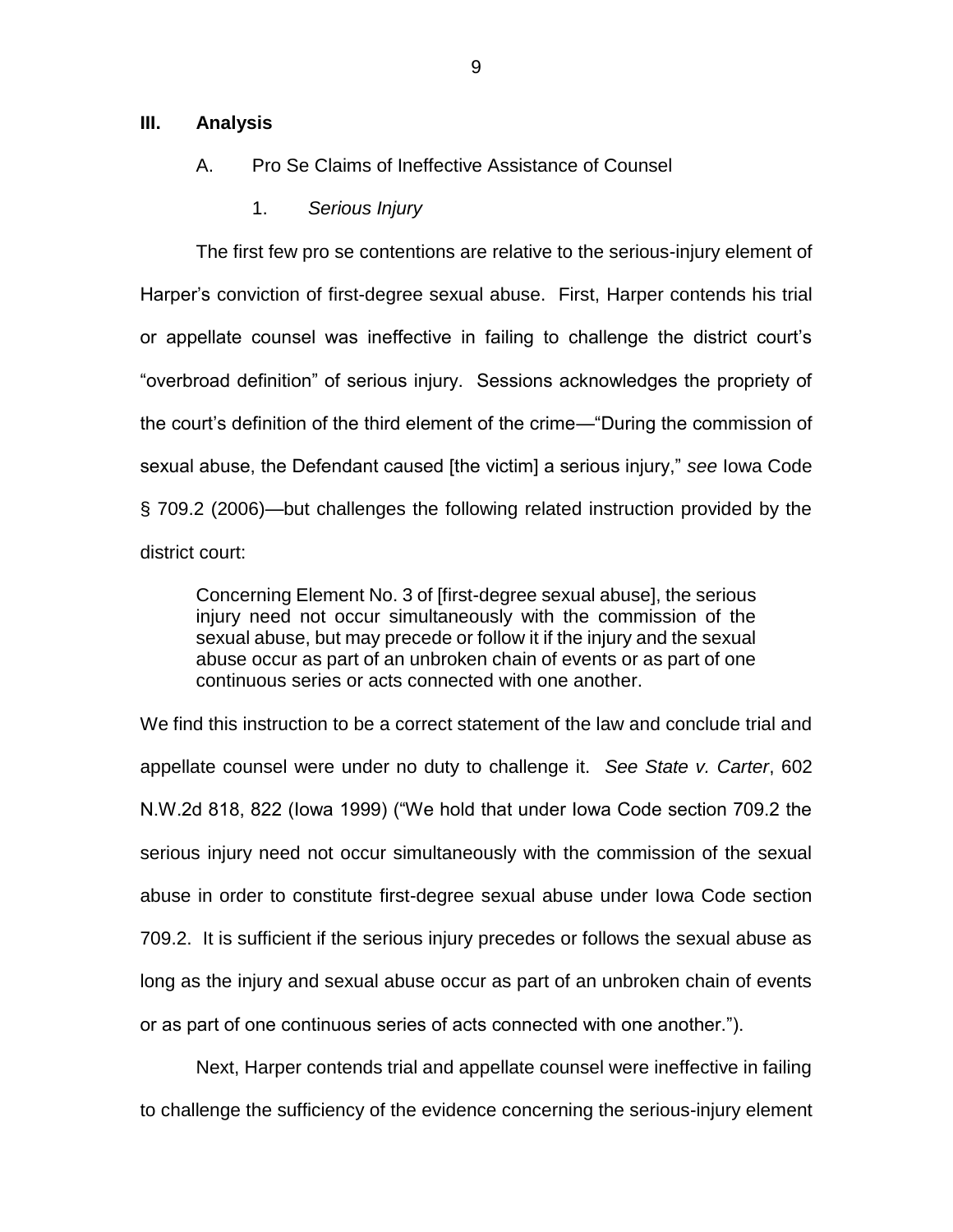of the crime. However, this argument is premised on Harper's erroneous challenge to the jury instruction discussed above, as he only argues there was insufficient evidence "that a serious injury was cause[d] *during* the commission of a sexual abuse." As noted, "the serious injury need not occur simultaneously with the commission of the sexual abuse." *Id.* To the extent Harper challenges the sufficiency of the evidence to show the serious injury occurred as part of an unbroken chain of events or as part of a continuous series of acts connected with one another, upon our de novo review and viewing the evidence in the light most favorable to the State and the verdict, including all reasonable inferences, we conclude the serious-injury element was supported by substantial evidence and trial and appellate counsel were therefore under no duty to challenge the same. *See State v. Ortiz*, 905 N.W.2d 174, 180 (Iowa 2017) (noting the evidence in sufficiency-of-the-evidence challenges is viewed "in the light most favorable to the State, including all reasonable inferences that may be fairly drawn from the evidence"); *see also State v. Wickes*, 910 N.W.2d 554, 563 (Iowa 2018) ("[W]e will uphold a verdict if substantial evidence supports it. Evidence is substantial if, when viewed in the light most favorable to the State, it can convince a rational jury that the defendant is guilty beyond a reasonable doubt." (citation and internal quotation marks omitted)). Indeed, Harper appears to concede this, as he acknowledges the "jury could find . . . the victim suffered a serious injury at *sometime*," and only argues the evidence was insufficient to show the serious injury was inflicted literally simultaneously with the act of sexual abuse.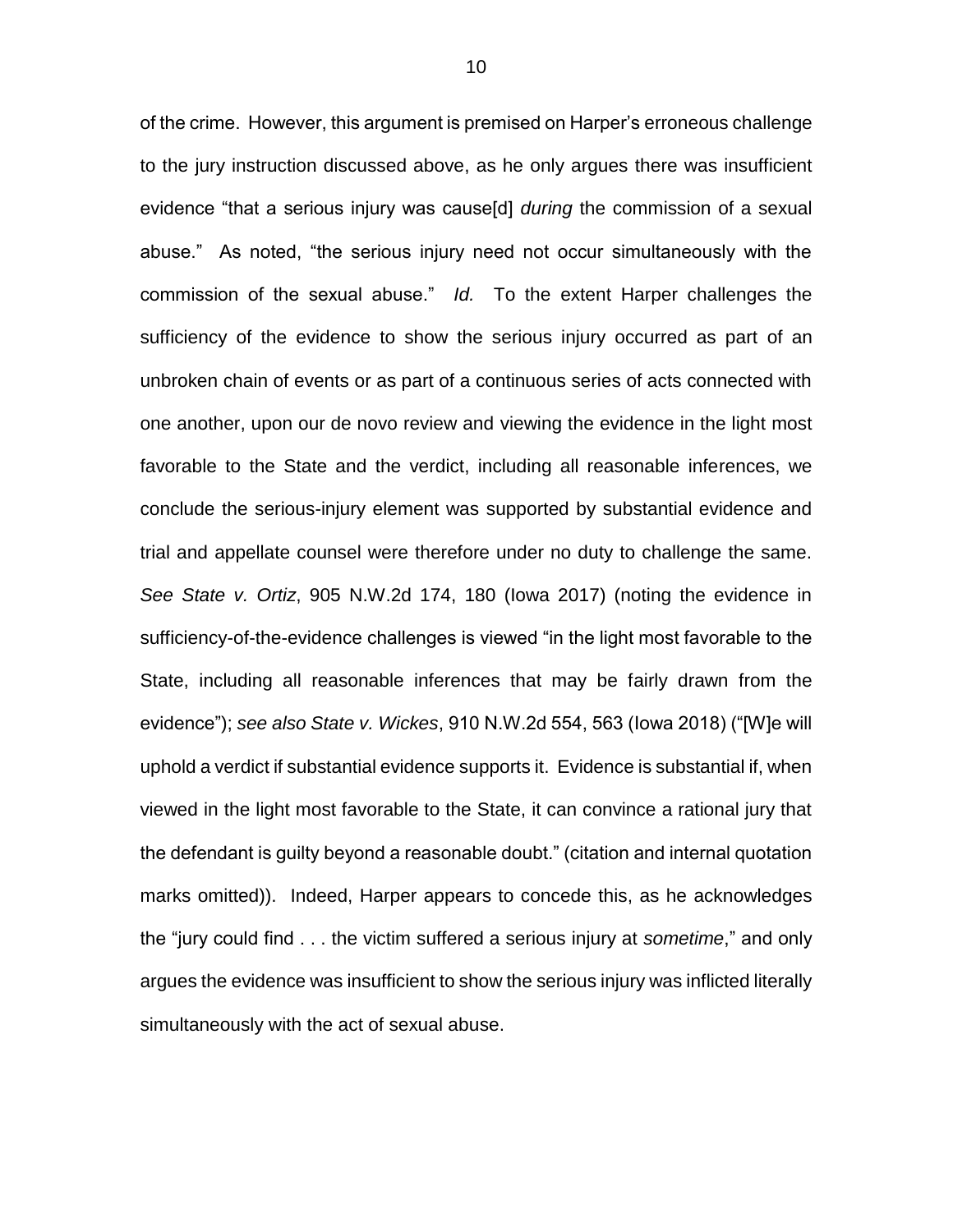## 2. *Second-Degree-Kidnapping Instruction*

Next, Harper claims his trial and appellate counsel rendered ineffective assistance in failing to object to the district court's failure to instruct the jury on the offense of second-degree kidnapping in addition to the offense of first-degree kidnapping. *See* Iowa R. Crim. P. 2.6(3) ("In cases where the public offense charged may include some lesser offense it is the duty of the trial court to instruct the jury, not only as to the public offense charged but as to all lesser offenses of which the accused might be found guilty under the indictment and upon the evidence adduced, even though such instructions have not been requested."). Generally, trial courts in Iowa are required to "automatically instruct on a lesserincluded offense if the legal test is met as to a greater offense that has support in the evidence." *State v. Jeffries*, 430 N.W.2d 728, 737 (Iowa 1988).

[U]nder the legal test the lesser offense is necessarily included in the greater offense if it is impossible to commit the greater offense without also committing the lesser offense. If the lesser offense contains an element not required for the greater offense, the lesser offense cannot be included in the greater. This is because it would be possible in that situation to commit the greater without also having committed the lesser. In using this test, we look to the statutory elements rather than to the charge or the evidence.

*Id.* at 740 (citations omitted). Kidnapping in the second degree requires proof that either "the purpose is to hold the victim for ransom" or "the kidnapper is armed with a dangerous weapon." Iowa Code § 710.3. Kidnapping in the first degree does not include either of these alternatives as an element of the crime. *See id.* § 710.2. As such, it is not impossible to commit first-degree kidnapping without also committing second-degree kidnapping. *See Jeffries*, 430 N.W.2d at 740. Accordingly, the court was not required to instruct the jury on the elements of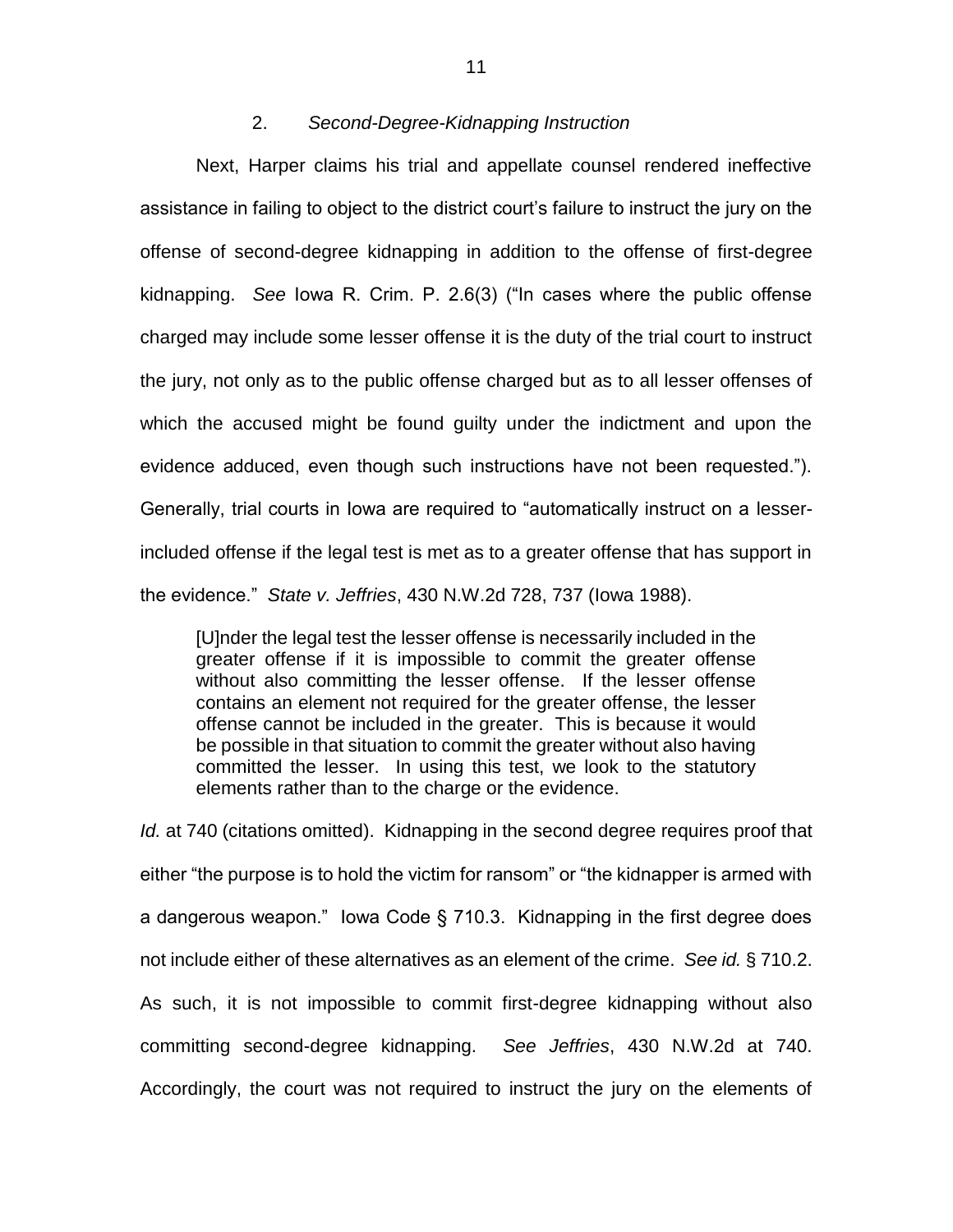kidnapping in the second degree and, in turn, trial and appellate counsel were under no duty to raise the issue.

#### 3. *Confinement or Removal—Sufficiency of the Evidence*

Next, Harper appears to argue trial and appellate counsel were ineffective in failing to effectively challenge the sufficiency of the evidence concerning the confinement or removal element of first-degree kidnapping. When assessing the sufficiency of the evidence to support a conviction, the court views "the evidence 'in the light most favorable to the State, including all reasonable inferences that may be fairly drawn from the evidence.'" *Ortiz*, 905 N.W.2d at 180 (quoting *State v. Huser*, 894 N.W.2d 472, 490 (Iowa 2017)). All evidence is considered, not just that of an inculpatory nature. *See Huser*, 894 N.W.2d at 490. "[W]e will uphold a verdict if substantial evidence supports it." *Wickes*, 910 N.W.2d 554, 563 (Iowa 2018)."Evidence is substantial if, 'when viewed in the light most favorable to the State, it can convince a rational jury that the defendant is guilty beyond a reasonable doubt.'" *Id.* (quoting *State v. Ramirez*, 895 N.W.2d 884, 890 (Iowa 2017)). If the record contains substantial evidence to support the conviction, counsels' failure to raise the issue could not have been prejudicial. *See State v. Truesdell*, 679 N.W.2d 611, 616 (Iowa 2004).

In support of this contention, Harper provides his slanted version of the evidence and a wealth of conclusory statements in support of his position. He provides us with no on-point legal authority to support his position other than a passive citation to *State v. Rich*, in which the supreme court stated:

[O]ur legislature . . . intended the terms "confines" and "removes" to require more than the confinement or removal that is an inherent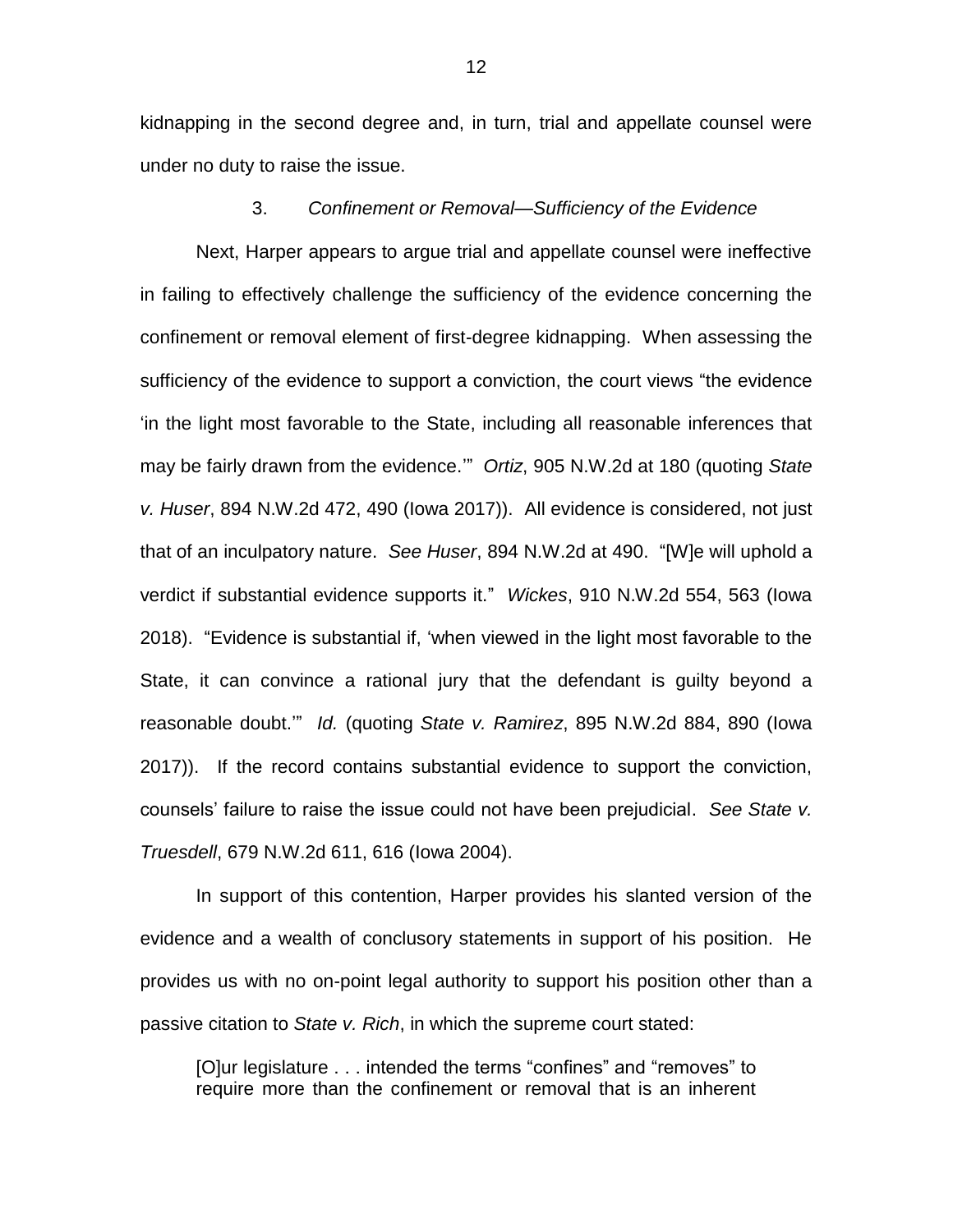incident of commission of [some other crime].<sup>[4]</sup> Although no minimum period of confinement or distance of removal is required for conviction of kidnapping, the confinement or removal must definitely exceed that normally incidental to the commission of [the other crime]. Such confinement or removal must be more than slight, inconsequential, or an incident inherent in the [other] crime . . . so that it has a significance independent from [the other crime]. Such confinement or removal may exist because it *substantially* increases the risk of harm to the victim, *significantly* lessens the risk of detection, or *significantly* facilitates escape following the consummation of the offense.

305 N.W.2d 739, 745 (Iowa 1981) (emphasis added).

A de novo review of the record evidence reveals the following. After leaving the party at the Michael residence at 4:30 a.m. on January 8, Harper returned to the home and gained entry, likely sometime after his final call to the Michael residence at 6:35 a.m. The sequence of events that occurred in the home as provided by Michael was that Harper raped her, tied her up, and then set the house on fire. The fact that Michael's jeans and the used condom containing both Michael's and Harper's DNA were found in Michael's bedroom indicates the sexual assault occurred in Michael's bedroom. The act of tying Michael up occurred thereafter in the basement of the home, an area more secluded than the main floor, as is evidenced by the fact that Michael was bound with telephone wire and duct tape, both of which were found in the basement, the telephone wire having been torn from the beams in the ceiling of the basement. Harper then engaged in several deliberate steps relative to starting the fire, concealing its detection, and facilitating his escape. Of course, it would be impossible to determine from the

 $\overline{a}$ 

<sup>4</sup> *See State v. Misner*, 410 N.W.2d 216, 223 (Iowa 1987) (concluding "the *Rich* principles prevent kidnapping charges from being prosecuted" in cases "in which a person is moved or confined wholly as part of a *murder, sexual abuse, or other crime*" (emphasis added)).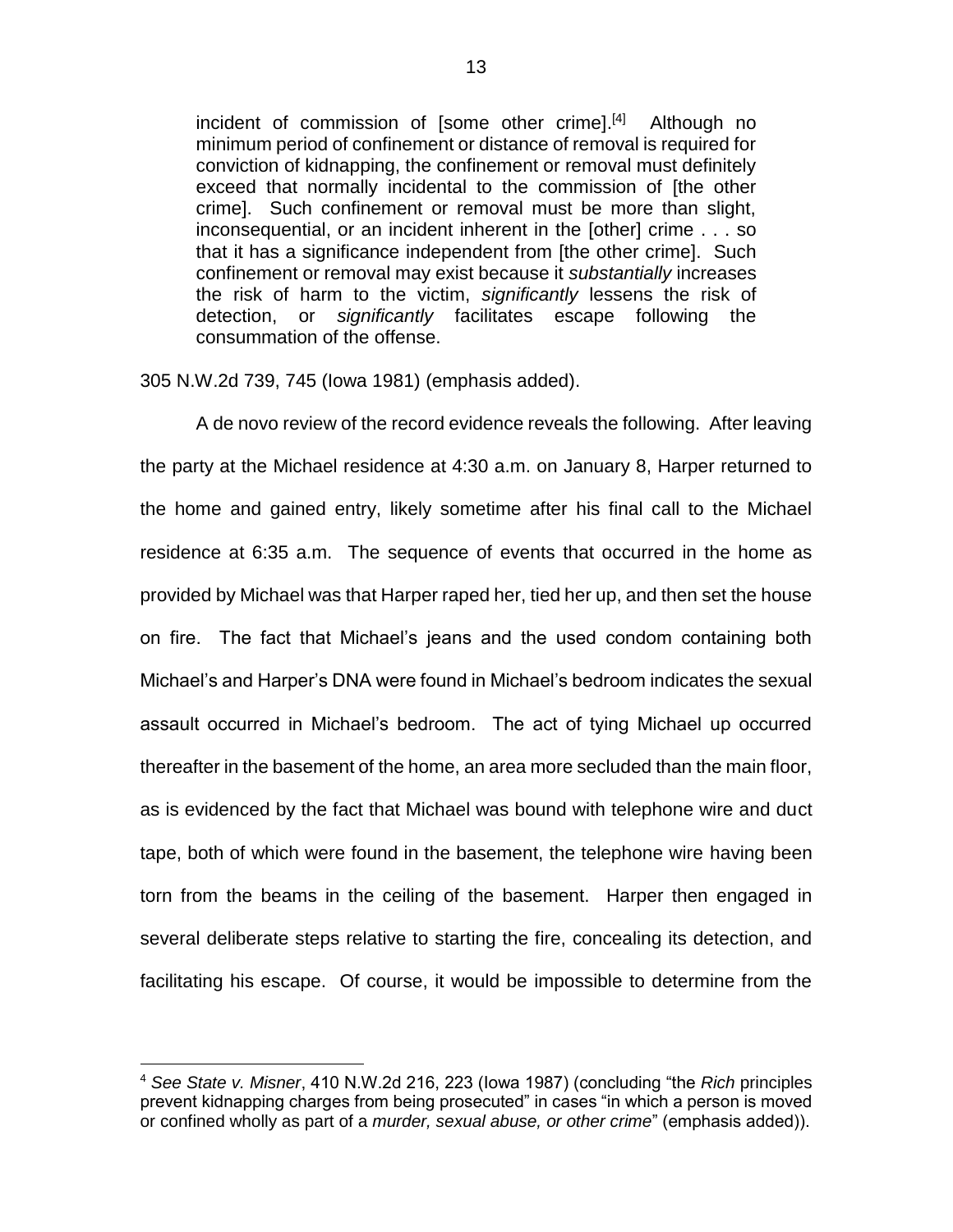evidence in what order the steps were taken, but the evidence reveals the following steps were taken by Harper while Michael was bound and confined in the basement: (1) disabling the smoke detectors in the home; (2) retrieving the gasoline can that was foreign to the home; (3) retrieving the petroleum product from the garage of the home; (4) wrapping Michael in the comforter; (5) separately pouring gasoline and the petroleum product on the comforter; (6) igniting the comforter; (7) inserting a paper towel wick in the gasoline can and lighting the end to create a delayed explosion; (8) dislodging the gas flue on the gas-powered water heater in the basement; (9) placing a piece of furniture in front of the basement door after he finished his activities in the basement; (10) positioning the mattress and box spring in Michael's bedroom in front of the bedroom windows; (11) intentionally starting an independent fire in Michael's bedroom; (12) intentionally starting an independent fire in the master bedroom; and (13) overturning the gas stove in the kitchen, turning the control knobs to the on position, and placing a candle under the stove. Harper then left the Michael residence around 9:30 a.m., got into the nearby Oldsmobile Alero, and left the area. Harper then left Fort Dodge and was in Des Moines by mid-day.

Although a majority of the steps taken by Harper were relative to starting the fires that resulted in Michael's death, some of the steps taken were aimed at decreasing the risk of detection and facilitating Harper's escape. For example, after the sexual assault, Harper moved Michael to the basement of the home, a more secluded area than the main floor, and tied her up so she could not get away. *See State v. Robinson*, 859 N.W.2d 464, 479 (Iowa 2015) (noting Iowa case law emphasizes that binding the victim usually exceeds confinement ordinarily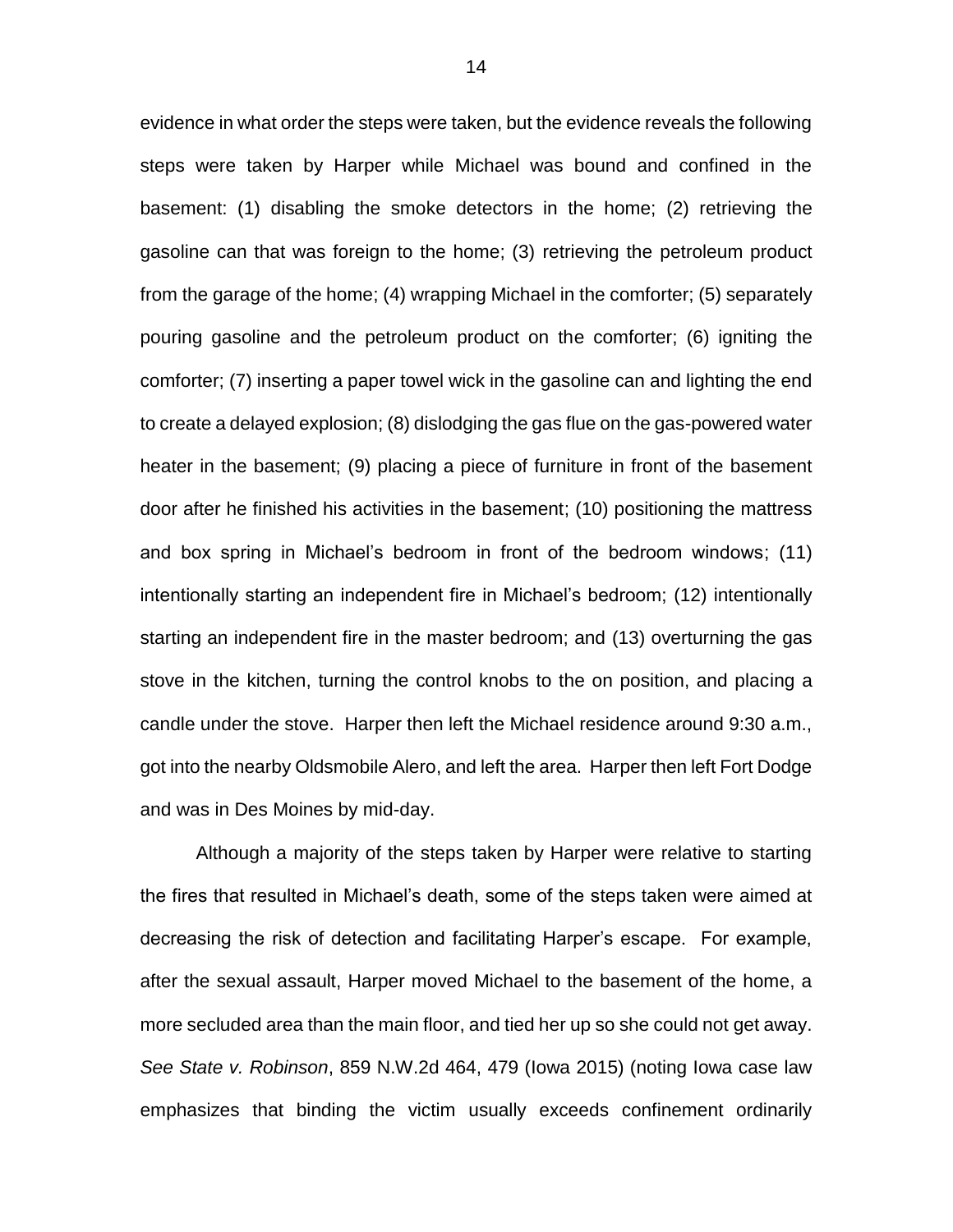incidental to another crime); *State v. Griffin*, 564 N.W.2d 370, 373 (Iowa 1997) (finding that confining a victim by ordering her to take off her clothes so she could not leave a motel room lowered the defendant's chance of detection and increased the risk of harm to the victim); *State v. McGrew*, 515 N.W.2d 36, 40 (Iowa 1994) (finding the secluded location the defendant used in confining the victim for the purpose of sexual abuse "not only lessened the risk of detection for McGrew, but also further increased the risk of harm to the victim"); *State v. Folck*, 325 N.W.2d 368, 371 (Iowa 1982) ("She was taken to a secluded spot where detection was unlikely. The remoteness of the place . . . substantially increased the risk of harm if she fought to defend herself or to escape."); *Rich*, 305 N.W.2d at 745–46 (finding sufficient evidence for confinement or removal upon the facts that defendant, among other things, took victim to a more secluded area and bound the victim's hands).

Furthermore, Michael's confinement in the basement provided Harper with the ability to take his time. With this ability, Harper disabled the smoke detectors in the home, thus preventing the likelihood that someone nearby could detect the fire before it came to full fruition; positioned the mattress and box spring in Michael's bedroom in front of the bedroom windows, presumably so a passer-by could not see into that room where one of the fires was started; and placed a piece of furniture in front of the door to the basement, obviously to further prevent Michael's escape or prevent someone from opening the door and detecting her presence. Based on the totality of the circumstances, a jury could have reasonably concluded Harper's confinement had independent significance from the murder because it significantly lessened the risk of detection. In addition, but for the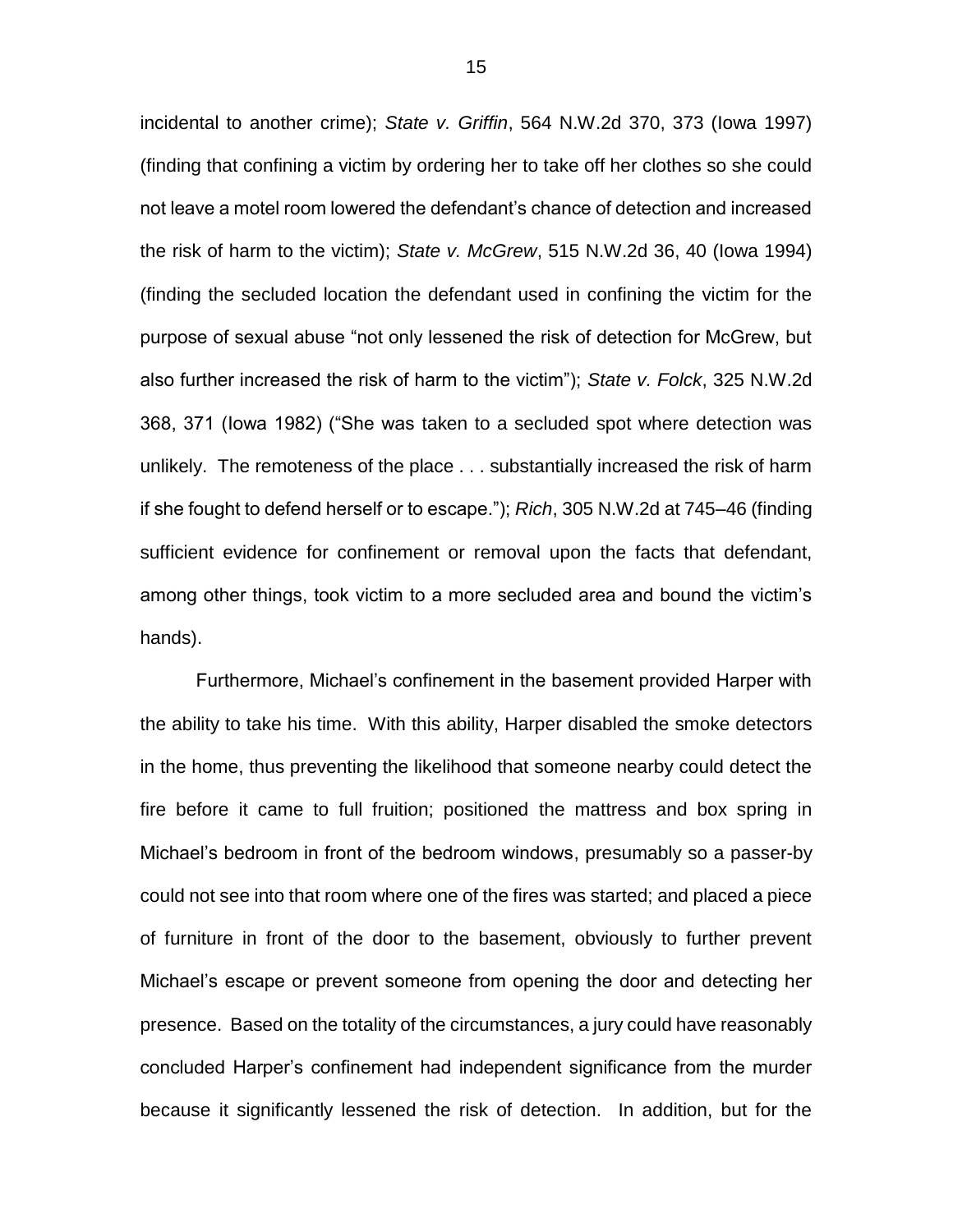confinement, Michael would not have been in the basement when the house was set ablaze. A jury could have reasonably concluded the confinement substantially increased the risk of harm to Michael. Finally, Michael's confinement in the basement provided Harper with the ability to not only flee the scene, but to additionally flee the area and evade apprehension by law enforcement for almost three days. A jury could have reasonably concluded Michael's confinement significantly facilitated Harper's escape.

Upon our de novo review, we conclude there was sufficient evidence for the jury to reasonably conclude that Harper's confinement of Michael substantially increased the risk of harm to Michael, significantly decreased the risk of detection, or significantly facilitated Harper's escape following the consummation of the offense. Because the record contains substantial evidence to support the challenged element of the kidnapping conviction, trial and appellate counsels' failures to raise the issue did not result in prejudice to Harper. *See Truesdell*, 679 N.W.2d at 616. Counsel were not ineffective.

#### 4. *Remaining Pro Se Claims*

As to Harper's remaining challenges relating to counsel's competency as to various other jury instructions, we find such arguments generally incoherent, lacking in specificity, unconvincing, and insufficient to identify error on appeal. Likewise, Harper's challenge to the kidnapping statutes as in violation of constitutional ex post facto prohibitions drastically misses the mark. As to these remaining claims, we agree with the district court that Harper failed to prove by a preponderance of the evidence that his counsel failed to perform an essential duty or that he suffered prejudice.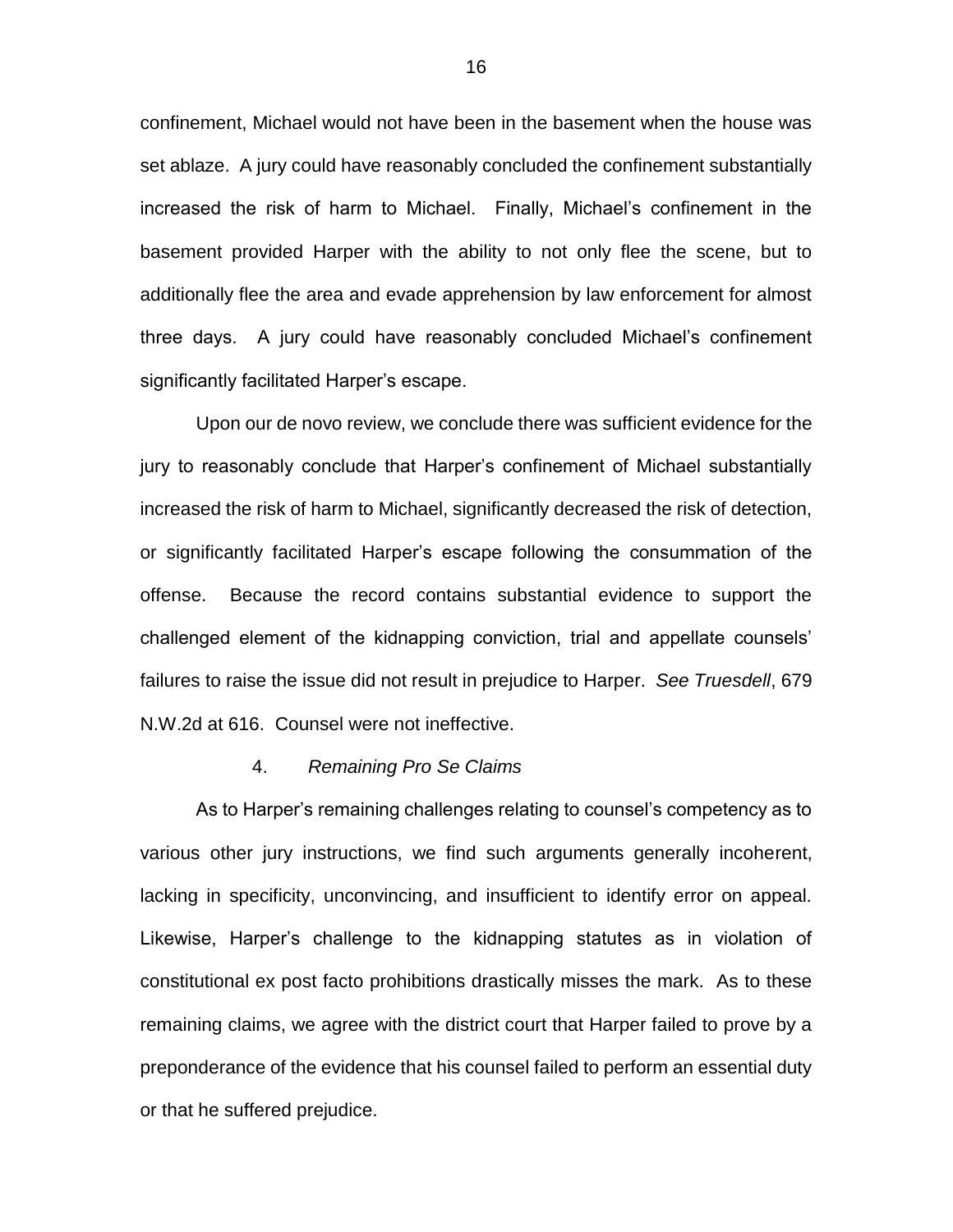## B. First-Degree-Kidnapping Marshalling Instruction

Harper argues the district court erred in concluding his trial counsel did not render ineffective assistance of counsel in failing to object to an allegedly improper jury instruction on the crime of kidnapping. He specifically argues his counsel was ineffective in failing to recognize the kidnapping instruction did not "include the required intensifiers relative to the element of confinement and removal" and was therefore an incorrect statement of the law. *See Rich*, 305 N.W.2d at 745.

### 1. *Statute of Limitations*

The State argues Harper failed to raise this argument in the district court within the statutory limitations period contained in Iowa Code section 822.3 (2009). The State points out procedendo issued in March 2009 following Harper's direct appeal, Harper's original PCR application filed in June 2009 did not raise this specific issue, and the argument was not made in the PCR court until an amended application was filed in August 2015, outside the three-year statute-of-limitations period. Indeed, in a December 2015 ruling on Harper's motion for summary judgment, the district court entered a ruling in accordance with the State's position on appeal, finding the claim is "untimely and not exempt from the three year statute of limitations." However, the court went on to minimally address the merits of the ineffective-assistance claim in denying Harper's motion for summary judgment. In the February 2017 order denying Harper's PCR application, the district court incorporated its December 2015 ruling on this issue by reference.

As Harper points out, however, the State never raised the statute-oflimitations issue as an affirmative defense in its responsive pleading to the amended application or at any other point in time during the proceedings. Instead,

17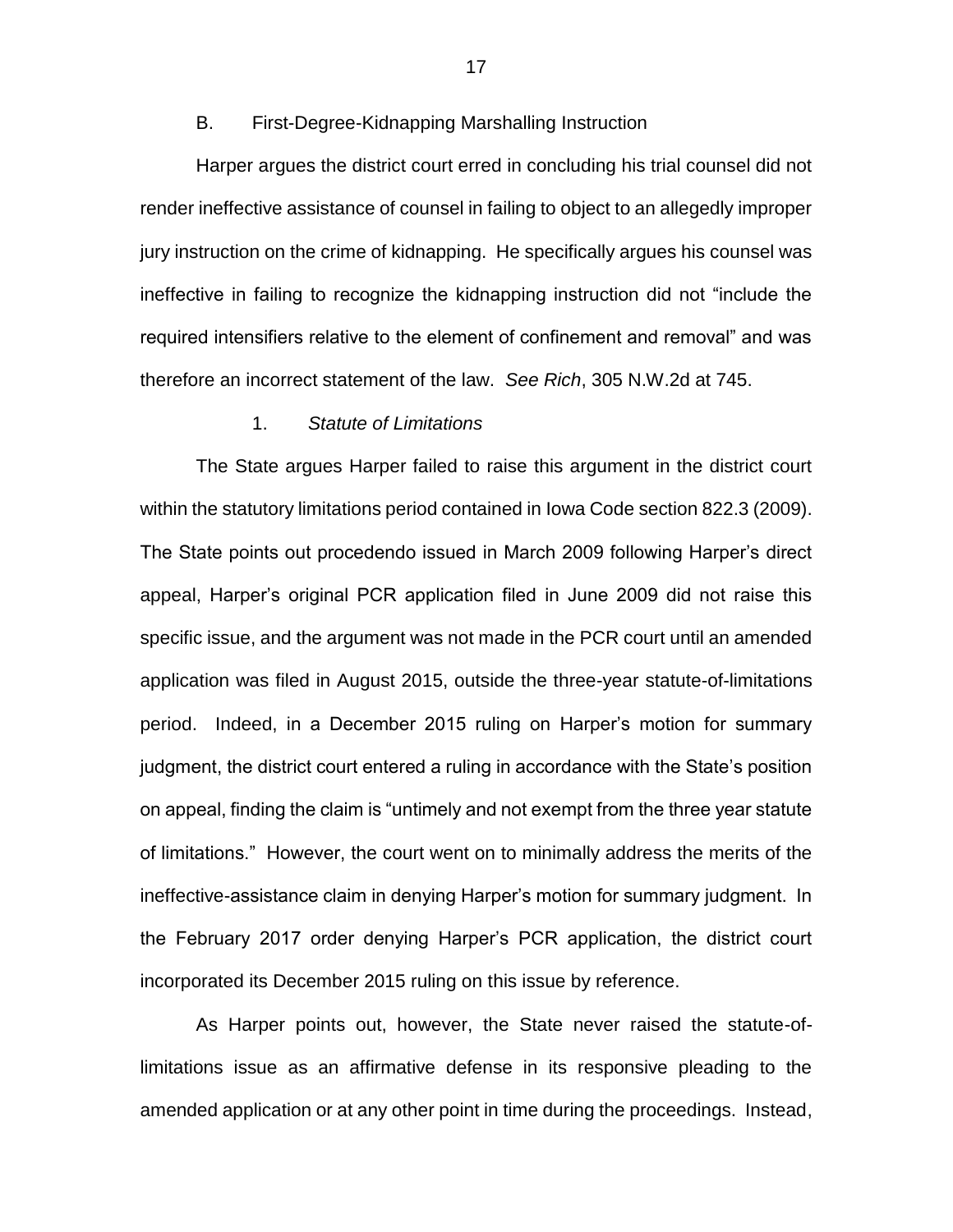it appears the district court applied it sua sponte. Because the statute-of-limitations defense was not raised by the State, it should not have been applied to preclude the claim. *See, e.g.*, *Page v. State*, No. 14-1842, 2016 WL 719243, at \*2 (Iowa Ct. App. Feb. 24, 2016); *Reyna v. State*, No. 13-0126, 2014 WL 1234142, at \*2 (Iowa Ct. App. Mar. 26, 2014). We proceed to the merits.

# 2. *Merits*

As noted, Harper contends his counsel was ineffective in failing to recognize the kidnapping instruction did not "include the required intensifiers relative to the element of confinement and removal" and was therefore an incorrect statement of the law. On the element of confinement and removal, the jury in Harper's 2007 trial was instructed as follows:

Confinement or removal requires more than what is included in the commission of the crime of murder.

A person is "confined" when their freedom to move about is substantially restricted by force, threat or deception. They may be confined either in the place where the restriction began or in a place to which they have been removed.

No minimum time of confinement or distance of removal is required. It must be more than slight. The confinement or removal must have significance apart from the other crime.

In determining whether confinement or removal exists, you may consider whether (1) the risk of harm to Holly Michael was increased, (2) the risk of detection was reduced, or (3) escape was made easier.

As fully quoted above, the supreme court has held:

[O]ur legislature, in enacting section 710.1, intended the terms "confines" and "removes" to require more than the confinement or removal that is an inherent incident of commission of [some other crime]. Although no minimum period of confinement or distance of removal is required for conviction of kidnapping, the confinement or removal must definitely exceed that normally incidental to the commission of [the other crime]. Such confinement or removal must be more than slight, inconsequential, or an incident inherent in the [other] crime . . . so that it has a significance independent from sexual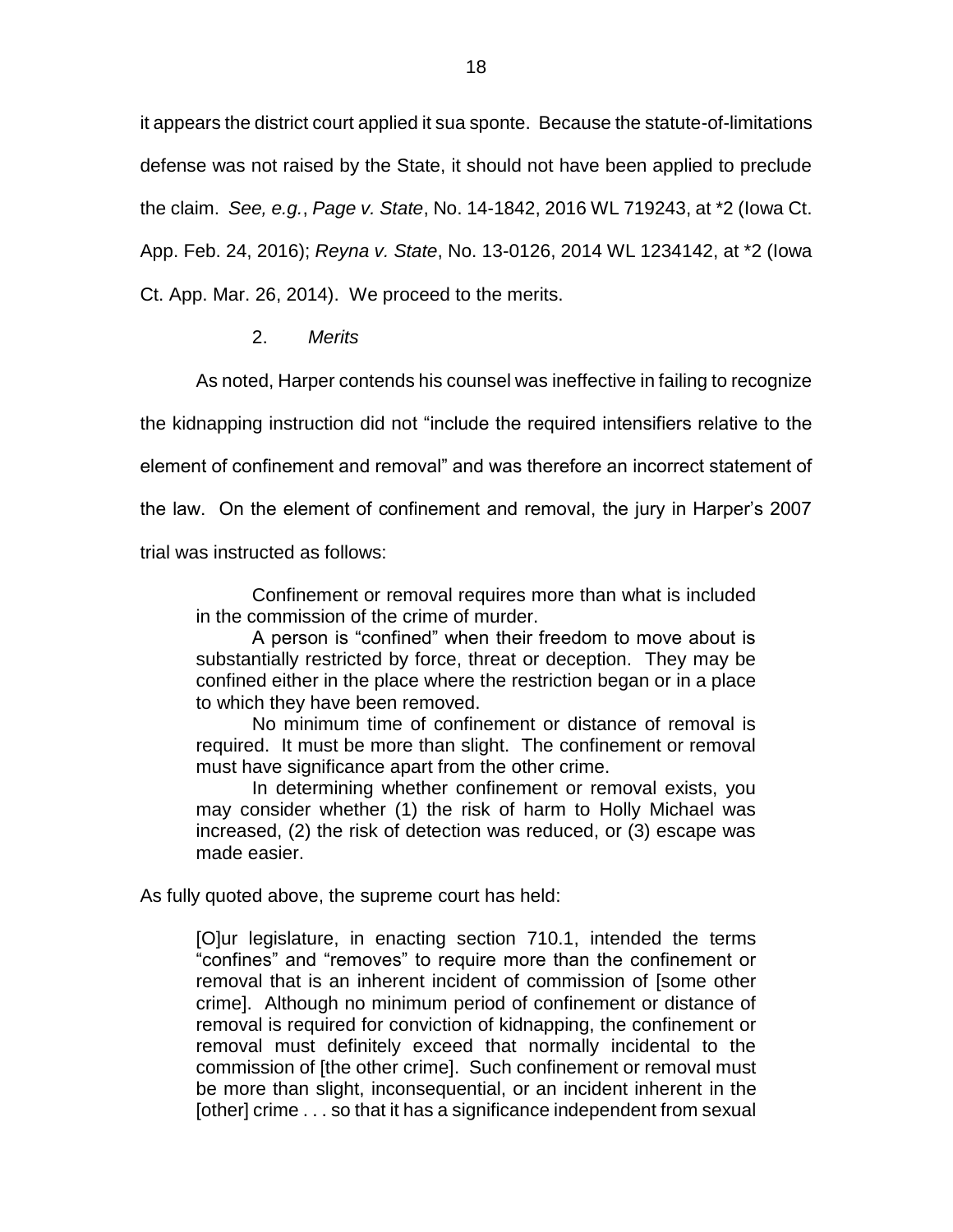abuse. Such confinement or removal may exist because it *substantially* increases the risk of harm to the victim, *significantly* lessens the risk of detection, or *significantly* facilitates escape following the consummation of the offense.

*Rich*, 305 N.W.2d at 745 (emphasis added). In support of his argument that counsel was ineffective in failing to object to the instruction's lack of the *Rich* intensifiers—substantially and significantly—Harper relies on a concurring opinion in *State v. Robinson*, 859 N.W.2d 464, 487–492 (Iowa 2015) (Wiggins, J., concurring specially).

Roughly eight years after Harper's conviction, the supreme court decided *Robinson*, a case in which the defendant challenged a jury instruction nearly identical to the one employed in Harper's trial. *See Robinson*, 859 N.W.2d at 487 (Wiggins, J., concurring specially). The majority reversed Robinson's first-degree kidnapping charge on sufficiency-of-the-evidence grounds, viewing the jury instructions as the law of the case. *Id.* at 482. One justice wrote separately and asserted the confinement and removal instruction's failure to include the *Rich*  intensifiers amounted to reversible error and a challenge to such a jury instruction by trial counsel "was a claim worth raising." *Id.* at 487, 492 (Wiggins, J., concurring specially). On the issue of prejudice for a claim of ineffective assistance of counsel, however, the special concurrence recognized that, notwithstanding the lack of the intensifying language, "in some cases the evidence clearly establishes the prerequisites for kidnapping independent of the underlying crimes." *See id.* at 492. We deem this to be one of those cases. In order to establish the prejudice prong of an ineffective-assistance claim, a defendant is required to "show that there is a reasonable probability that, but for counsel's unprofessional errors, the result of